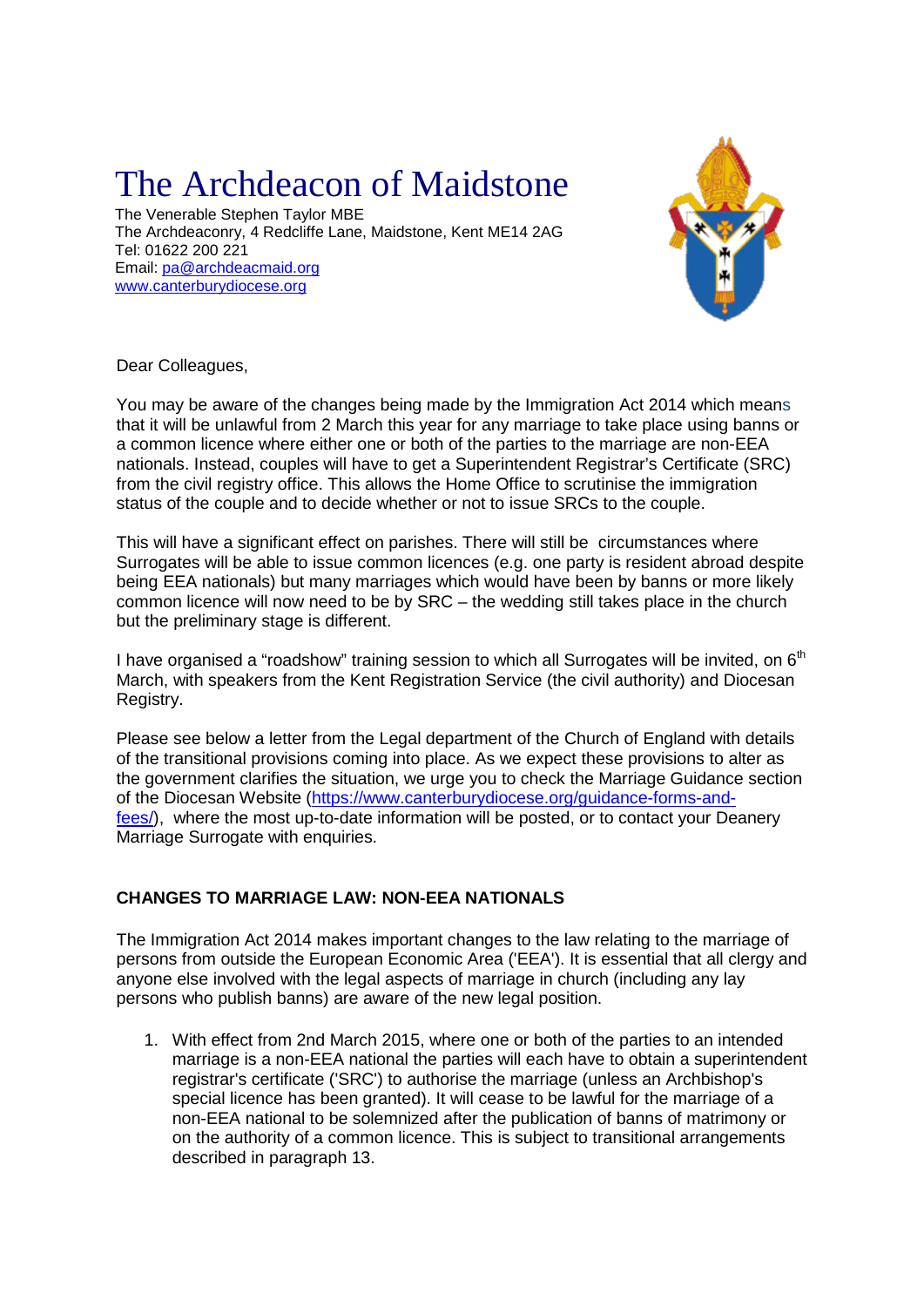- 2. For these purposes, EEA nationals are British citizens and nationals of the following states: Austria, Belgium, Bulgaria, Croatia, Cyprus, Czech Republic, Denmark, Estonia, Finland, France, Germany, Greece, Hungary, Iceland, Italy, Latvia, Liechtenstein, Lithuania, Luxembourg, Malta, Netherlands, Norway, Poland, Portugal, Republic of Ireland, Romania, Slovakia, Slovenia, Spain, Sweden, Switzerland. Anyone else must be treated as a non-EEA national.
- 3. When application is made for banns to be published, all couples should be asked to provide specified evidence2 that both of them are EEA nationals. The Government has not yet made the Regulations specifying the forms of evidence that will be acceptable for this purpose but they are likely to include a UK passport, an EEA passport or an EEA identity card. If the parties cannot provide specified evidence that they are both EEA nationals they will each need to obtain an SRC.
- 4. Similarly, when application is made for a common licence, all couples will have to provide specified evidence that they are both EEA nationals. Again, if they cannot do so they will each need to obtain an SRC.
- 5. An application for SRCs must be made by the couple giving notice of the proposed marriage together in person at a designated register office3 unless each party who is a non-EEA national is exempt from immigration control (i.e. has a right of abode in the UK or is in a special category, e.g. foreign diplomats), in which case notice must be given at the parties' local register office. Both parties must have been resident for at least 7 days in a registration district in England or Wales before the day on which they give notice.
- 6. The couple should always contact the minister of the church where they wish to marry before giving notice at the register office. This will enable the minister and the parties to establish the nature of the parties' entitlement, if any, to marry in the church (e.g. residence, electoral roll membership, qualifying connection). It will also mean that arrangements can be made for the marriage preparation required by Canon B 30.
- 7. When attending at the register office or designated register office to give notice, each party will need to provide evidence of their name, date of birth, nationality and place of residence and may also be required to provide additional information, evidence or photographs. They may also need to provide details of the church or chapel where they intend to marry and of their entitlement to marry there. They should check with the register office what documents and other information they will need to bring with them.
- 8. There is a 28 day waiting period following the giving of the notice. The waiting period may be extended as described in the following paragraph.
- 9. Every notice of a proposed marriage involving a non-EEA national who has limited or no immigration status in the UK, or who does not provide specified evidence that they are exempt from the scheme, will be referred by the superintendent registrar to the Home Office. Where the Home Office has reasonable grounds to suspect that a proposed marriage which has been referred to it is a sham, it will be able to extend the waiting period to 70 days in order to investigate whether the proposed marriage is genuine. If the couple do not co
	- operate with the investigation SRCs will not be issued.
- 10. The Registrar General and the Secretary of State will have powers to reduce the notice period where they are satisfied that there are compelling reasons to do so because of exceptional circumstances of the case, e.g. where a member of HM Forces is departing on active service.
- 11. On the expiry of the waiting period, and subject to the parties having co-operated with any investigation, a superintendent registrar will be able to issue an SRC to each party to authorise their marriage in any church or chapel in which they could, if they were both EEA nationals, marry after banns or on the authority of a common licence. This will now include the church of a parish where a party has a 'qualifying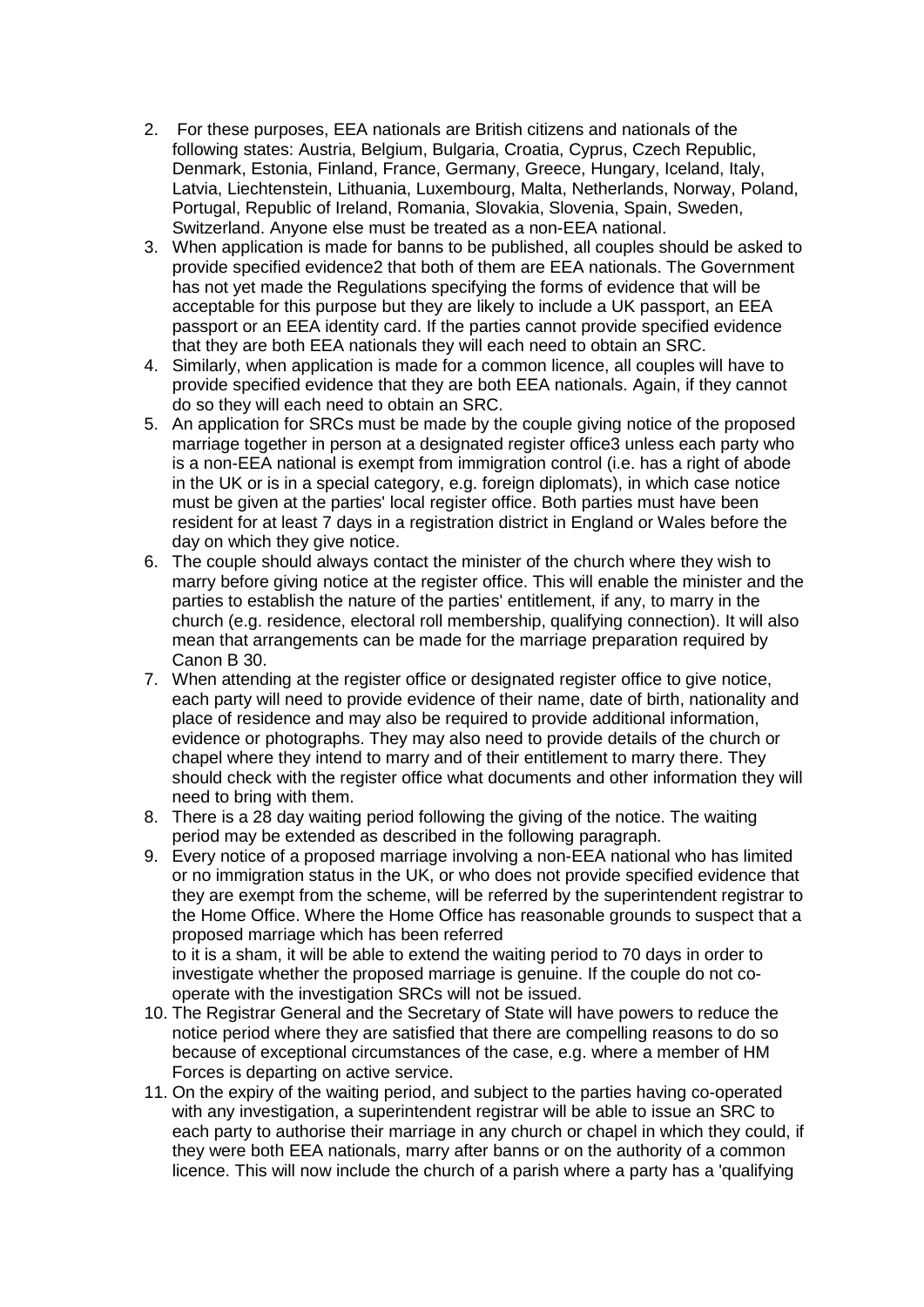connection' under the Church of England Marriage Measure 2008. An SRC is valid for a period of 12 months from the date on which notice of the proposed marriage was given at the register office.

- 12. The fact that an SRC has been issued is not conclusive as to whether a marriage is to be considered genuine, even in relation to immigration issues. The Home Office will not investigate every case where a referral of a proposed marriage has been made, and even if it has done so, further information may come to the notice of the clergy. If any member of the clergy has reasonable grounds for suspecting that an intended marriage is being entered into solely in order to obtain an immigration advantage and that the parties do not intend to live together as husband and wife, the member of the clergy involved should not proceed with the marriage and should report the matter to their diocesan registrar without delay. Any member of the clergy who thinks that he or she has been subjected to threats or any other improper pressure in connection with an intended marriage should immediately report the matter to the police and their diocesan registrar.
- 13. Transitional arrangements will apply to marriages in respect of which a common licence has been granted or applied for in writing before 2nd March 2015. Where that is the case, the marriage in question can lawfully be solemnized after 2nd March in reliance on a common licence (provided that it is solemnized within three months of the date on which the licence is granted). Applications for common licences to enable marriages to take place under these transitional arrangements will continue to be dealt with under the special procedures that have been in operation since the House of Bishops guidance on the marriage of non-EEA nationals4 was issued in 2011.
- 14. The Archbishop of Canterbury's Special Licence will continue to be available to authorise marriages according to the rites of the Church of England, and will continue to be necessary where a couple does not have a legal right to be married in a particular parish church or where the building itself is not licensed for marriages, including school and college chapels, cathedrals, etc. For further information se[ewww.facultyoffice.org.uk.](http://www.facultyoffice.org.uk/)
- 15. A Special Licence will also continue to be necessary for Anglican marriages to take place in a hospital or hospice or at home, where there is urgent medical necessity and where no other preliminary is available.

This note replaces the guidance on the marriage of non-EEA nationals issued by the House of Bishops on 11th April 2011 which has been superseded by the changes introduced by the Immigration Act 2014.

#### **(issued by )The Legal Office Church House, Westminster 18th December 2014**

1 See sections 57 and 58 and Schedule 4.

2 The evidence in the case of an application for banns or for a common licence must be evidence that is in accordance with Regulations made under section 28G of the Marriage Act 1949.

3 Details of designated register offices can be found here:

[https://www.gov.uk/government/publications/designated-register-offices-in-england-and](https://www.gov.uk/government/publications/designated-register-offices-in-england-and-wales)[wales.](https://www.gov.uk/government/publications/designated-register-offices-in-england-and-wales)

4 Available here:

[https://www.churchofengland.org/media/1228433/house%20of%20bishops%20guidance.pd](https://www.churchofengland.org/media/1228433/house%20of%20bishops%20guidance.pdf) [f.](https://www.churchofengland.org/media/1228433/house%20of%20bishops%20guidance.pdf)

With kind regards,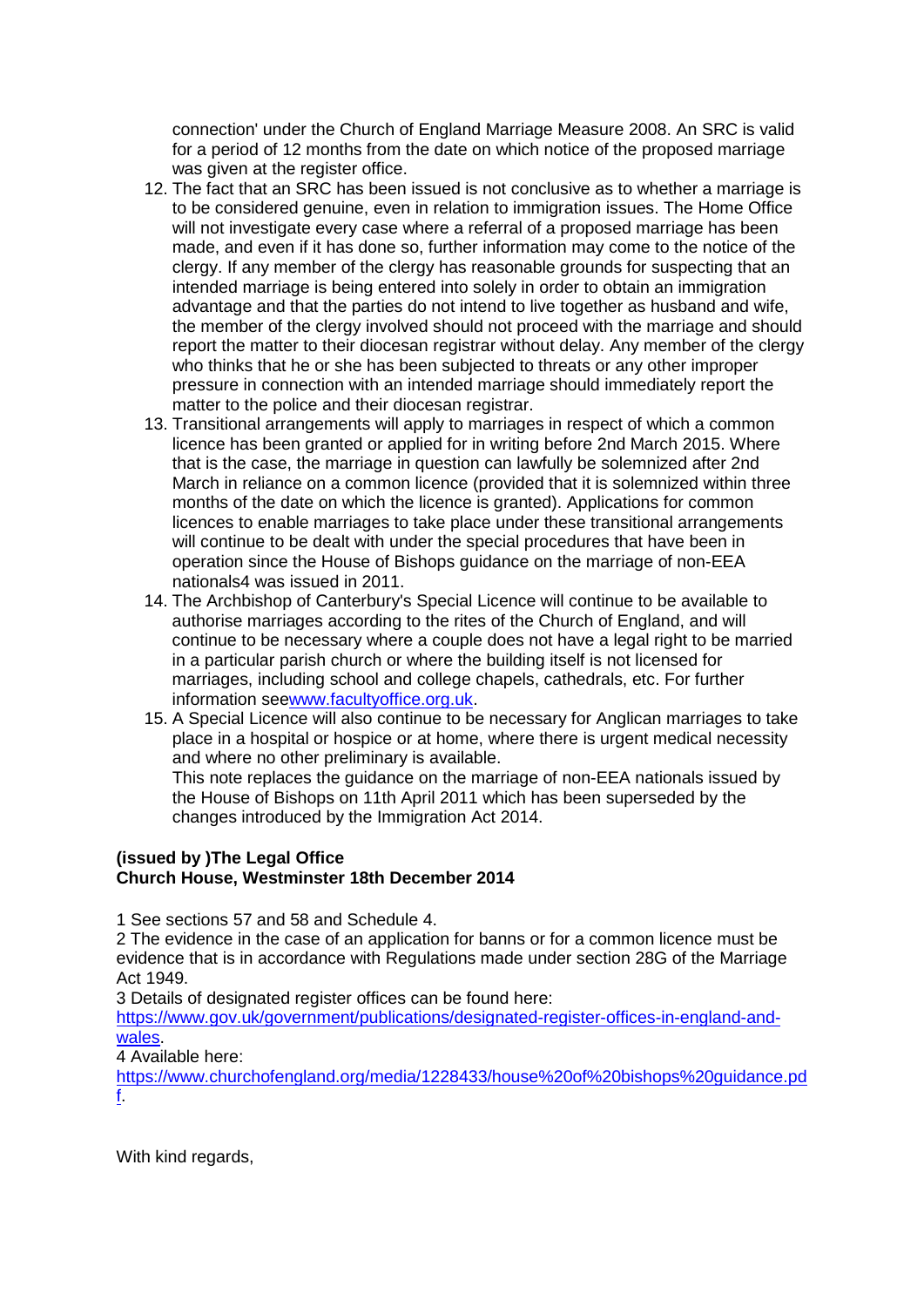$\frac{f_{\sqrt{m}}}{f_{\sqrt{m}}}$ <br>Archdeacon Stephen

*This email has been sent to Parish Clergy, Parish Administrators and Lay Chairs. Please share with colleagues as required.*

**Canterbury Diocese**

Diocesan House, Lady Wootton's Green, Canterbury, Kent, CT1 1NQ 01227 459401 / [CDiocese@diocant.org](mailto:CDiocese@diocant.org) [www.canterburydiocese.org](http://www.canterburydiocese.org/) /



**The Diocese of Canterbury** *Living faith, building community, transforming lives*

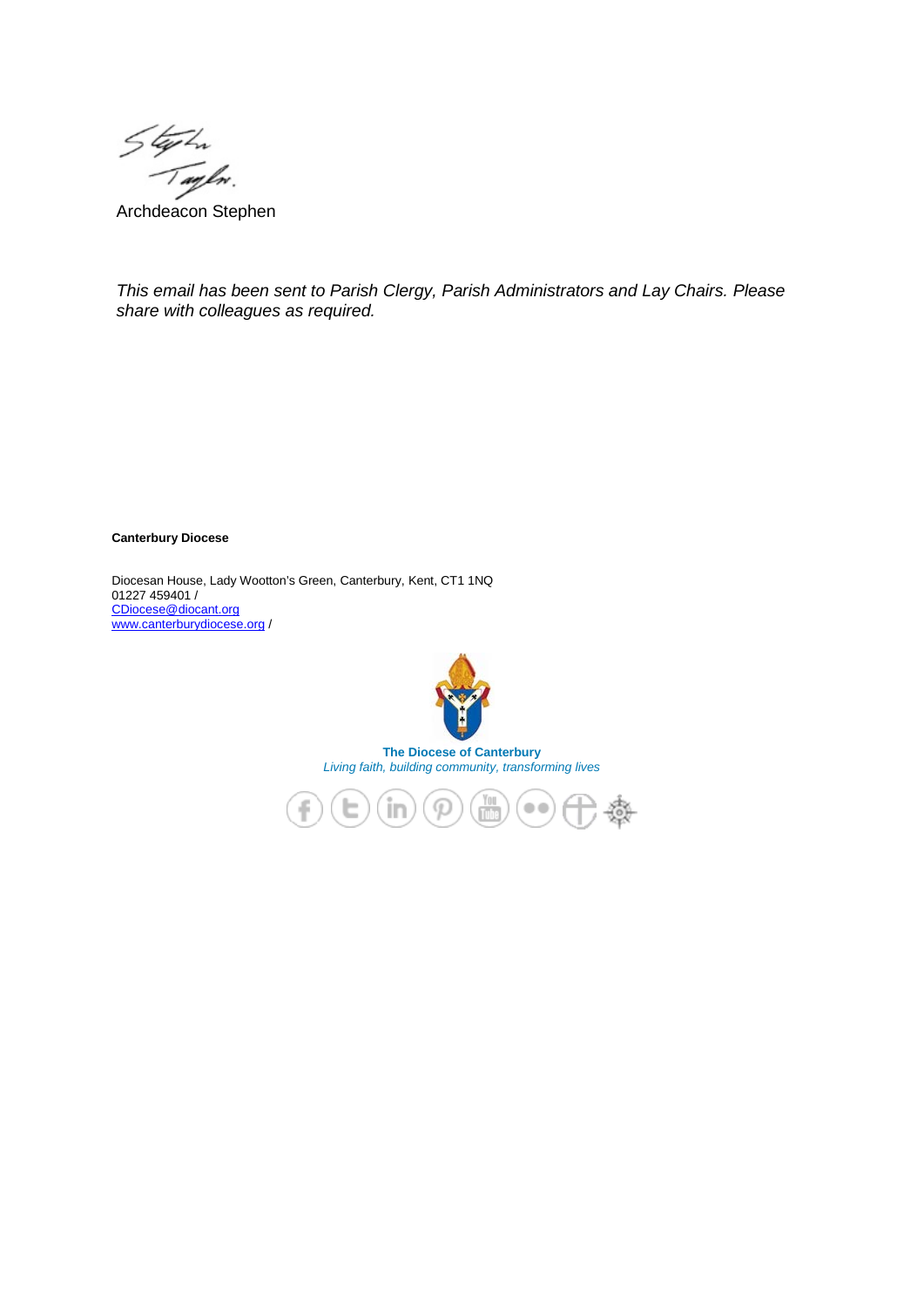## **THE IMMIGRATION ACT 2014**

## **CHANGES TO MARRIAGE LAW: NON-EEA NATIONALS**

The Immigration Act  $2014<sup>1</sup>$  makes important changes to the law relating to the marriage of persons from outside the European Economic Area ('EEA'). It is essential that all clergy and anyone else involved with the legal aspects of marriage in church (including any lay persons who publish banns) are aware of the new legal position.

- 1. With effect from 2<sup>nd</sup> March 2015, where one or both of the parties to an intended marriage is **a non-EEA national the parties will each have to obtain a superintendent registrar's certificate ('SRC') to authorise the marriage (unless an Archbishop's special licence has been granted). It will cease to be lawful for the marriage of a non-EEA national to be solemnized after the publication of banns of matrimony or on the authority of a common licence.** This is subject to transitional arrangements described in paragraph 13.
- 2. For these purposes, **EEA nationals** are British citizens and nationals of the following states: Austria, Belgium, Bulgaria, Croatia, Cyprus, Czech Republic, Denmark, Estonia, Finland, France, Germany, Greece, Hungary, Iceland, Italy, Latvia, Liechtenstein, Lithuania, Luxembourg, Malta, Netherlands, Norway, Poland, Portugal, Republic of Ireland, Romania, Slovakia, Slovenia, Spain, Sweden, Switzerland. Anyone else must be treated as a **non-EEA national.**
- 3. When application is made for banns to be published, all couples should be asked to provide specified evidence<sup>2</sup> that both of them are EEA nationals. The Government has not yet made the Regulations specifying the forms of evidence that will be acceptable for this purpose but they are likely to include a UK passport, an EEA passport or an EEA identity card. If the parties cannot provide specified evidence that they are both EEA nationals they will each need to obtain an SRC.
- 4. Similarly, when application is made for a common licence, all couples will have to provide specified evidence that they are both EEA nationals. Again, if they cannot do so they will each need to obtain an SRC.
- 5. An application for SRCs must be made by the couple giving notice of the proposed marriage together in person at a designated register office<sup>3</sup> unless each party who is a non-EEA national is exempt from immigration control (i.e. has a right of abode in the UK or is in a special category, e.g. foreign diplomats), in which case notice must be given at the parties' local register office. Both parties must have been resident for at least 7 days in a registration district in England or Wales before the day on which they give notice.
- 6. The couple should always contact the minister of the church where they wish to marry before giving notice at the register office. This will enable the minister and the parties to establish the nature of the parties' entitlement, if any, to marry in the church (e.g. residence, electoral roll membership, qualifying connection). It will also mean that arrangements can be made for the marriage preparation required by Canon B 30.
- 7. When attending at the register office or designated register office to give notice, each party will need to provide evidence of their name, date of birth, nationality and place of residence and may also be required to provide additional information, evidence or photographs. They may also need to provide details of the church or chapel where they intend to marry and of their entitlement to marry there. They should check with the register office what documents and other information they will need to bring with them.
- 8. There is a **28 day waiting period** following the giving of the notice. The waiting period may be extended as described in the following paragraph.
- 9. Every notice of a proposed marriage involving a non-EEA national who has limited or no immigration status in the UK, or who does not provide specified evidence that they are exempt from the scheme, will be referred by the superintendent registrar to the Home Office. Where the Home Office has reasonable grounds to suspect that a proposed marriage which has been referred